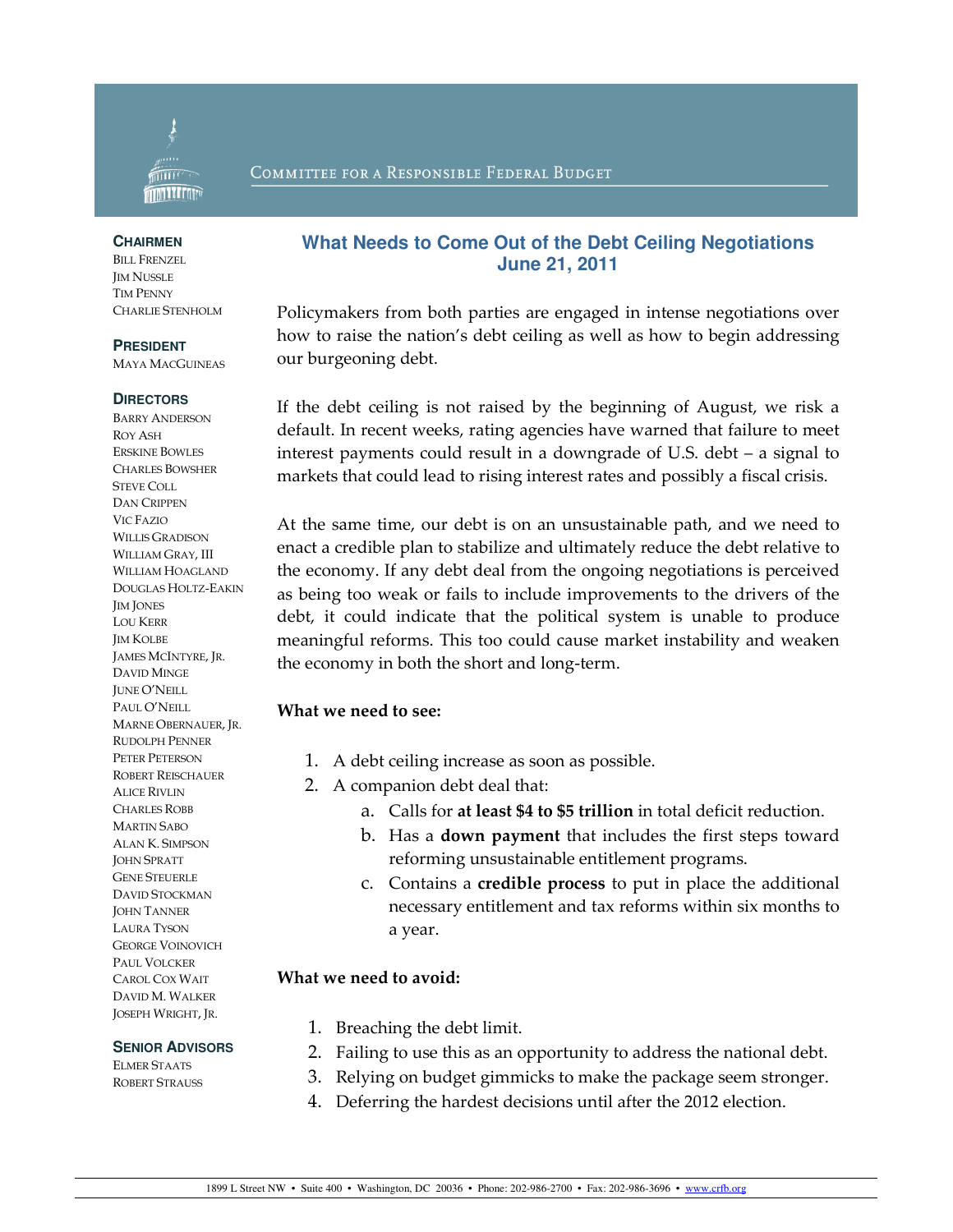## **Debt Deal Dos**

#### Do agree to and enact a debt ceiling increase as soon as possible

We *must* raise the debt ceiling. The tax and spending decisions that have caused our debt to reach the current limit have already been made. Failing to make good on our legal obligations, particularly to our creditors, would be disastrous. Plans to prioritize interest payments above other obligations are also worrisome because they would require the U.S. to not make good on other legal commitments, calling into question the full faith and credit of the country.

As Chairman of the Federal Reserve Ben Bernanke recently explained:<sup>1</sup>

"Failing to raise the debt limit would require the federal government to delay or renege on payments for obligations already entered into. In particular, even a short suspension of payments on principal or interest on the Treasury's debt obligations could cause severe disruptions in financial markets and the payments system, induce ratings downgrades of U.S. government debt, create fundamental doubts about the creditworthiness of the United States, and damage the special role of the dollar and Treasury securities in global markets in the longer term. Interest rates would likely rise, slowing the recovery and, perversely, worsening the deficit problem by increasing required interest payments on the debt for what might well be a protracted period.

Some have suggested that payments by the Treasury could be prioritized to meet principal and interest payments on debt outstanding, thus avoiding a technical default on federal debt… Moreover, while debt-related payments might be met in this scenario, the fact that many other government payments would be delayed could still create serious concerns about the safety of Treasury securities among financial market participants. The Hippocratic oath holds that, first, we should do no harm. In debating critical fiscal issues, we should avoid unnecessary actions or threats that risk shaking the confidence of investors in the ability and willingness of the U.S. government to pay its bills."

Even waiting until late July to raise the debt ceiling could raise concerns among credit markets that we might default, which could cause interest rates to go up. The economic effects of either a default or an interest rate spike could be devastating. As the economy continues to struggle, even a moderate rate increase resulting from creditors losing faith in the U.S. could increase borrowing costs, harming businesses, families, and the economic recovery. Furthermore, the costs would make an already incredibly difficult fiscal challenge even more difficult to contend with. A one percentage point increase in

 $\overline{a}$ 

 $\mathcal{L}_\mathcal{L} = \{ \mathcal{L}_\mathcal{L} = \{ \mathcal{L}_\mathcal{L} = \{ \mathcal{L}_\mathcal{L} = \{ \mathcal{L}_\mathcal{L} = \{ \mathcal{L}_\mathcal{L} = \{ \mathcal{L}_\mathcal{L} = \{ \mathcal{L}_\mathcal{L} = \{ \mathcal{L}_\mathcal{L} = \{ \mathcal{L}_\mathcal{L} = \{ \mathcal{L}_\mathcal{L} = \{ \mathcal{L}_\mathcal{L} = \{ \mathcal{L}_\mathcal{L} = \{ \mathcal{L}_\mathcal{L} = \{ \mathcal{L}_\mathcal{$ <sup>1</sup> Remarks given at the Annual Conference of the Committee for a Responsible Federal Budget on June 14, 2011.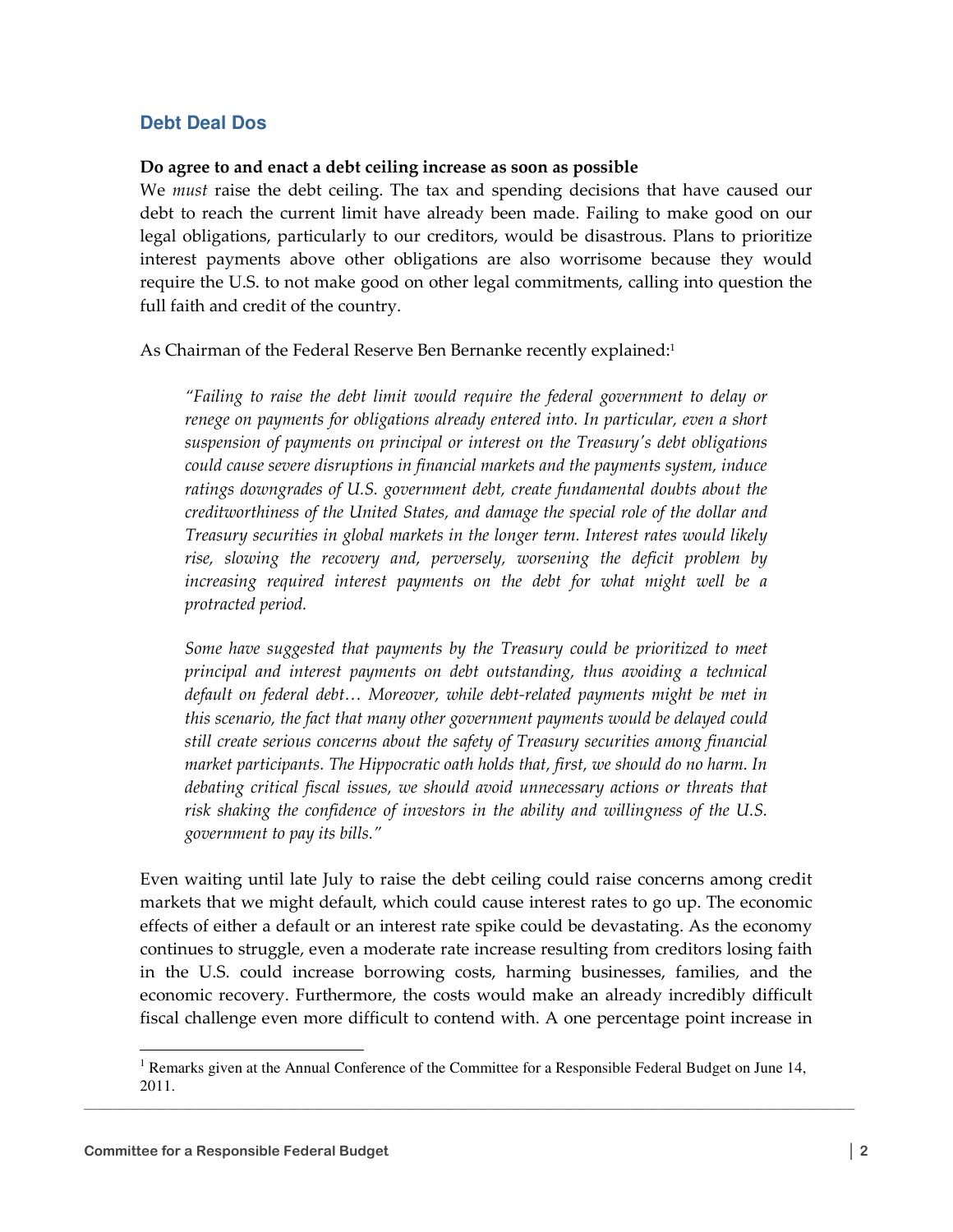interest rates, for example, would increase deficits by \$1.3 trillion through 2021.<sup>2</sup> It is clearly desirable to make fiscal adjustments in a favorable interest environment, and it would be foolish and shortsighted to squander the opportunity we have now to do so.

#### Do recognize the need for at least \$4–\$5 trillion in deficit reduction

Failing to raise the debt ceiling would likely lead to a fiscal and financial crisis, but failing to address the debt would eventually do the same. It would take about \$6 trillion in savings to reduce the debt to 60 percent of GDP by 2021<sup>3</sup> – a level many economists believe to be the threshold we should be aiming for in the medium-term (while decreasing our debt further as a share of the economy over the longer term). Both the Fiscal Commission and the House Republican Budget would reduce the deficit by about \$4 trillion over the next decade, which is the minimum necessary to put the debt, as a share of the economy, on a downward path. Even at that level, we would still have to borrow \$6 trillion over the coming decade and the debt would remain near 70 percent of GDP by the end of the decade.

The weak state of the economy actually reinforces rather than contradicts the need for a large fiscal consolidation plan. Showing credit markets that we are serious about addressing our medium and long-term debt in a credible way can not only keep interest rates from rising, it can also allow for necessary changes to be phased in more slowly as long as the plan is credible.<sup>4</sup>

## Do put into law a down payment that takes the first steps toward reforming entitlements

Policymakers must both raise the debt ceiling as soon as possible and agree to at least \$4 to \$5 trillion in deficit reduction – but the timing of the situation does not lend itself to doing both before the U.S. breaches its debt limit on August  $2<sup>nd</sup>$ . It is unrealistic that policymakers could agree to the full details of a comprehensive package, including meaningful entitlement and tax reform, in the next few weeks.

The first step must then be to agree to a *down payment* – which may be substantially smaller than the ultimate \$4–\$5 trillion target, but must still be as large as possible and include the beginnings of real entitlement reform.

In Appendix I of this paper, we have included a chart of policies totaling between \$1 and \$2.5 trillion in savings that overlap between two or more of the major deficit reduction plans – the Fiscal Commission (Simpson-Bowles), the Bipartisan Policy Center Debt

 2 CBO Budget and Economic Outlook, January, Table B-1. January 2011.

 $3$  As has been recommended by the Peterson-Pew Commission on Budget Reform.

<sup>&</sup>lt;sup>4</sup> We believe that to be credible, a plan must 1) include specific policies; 2) be written into law; 3) be bipartisan so that there are not immediate efforts to undue it, and; 4) include triggers or other budget mechanisms to ensure it is enacted as intended.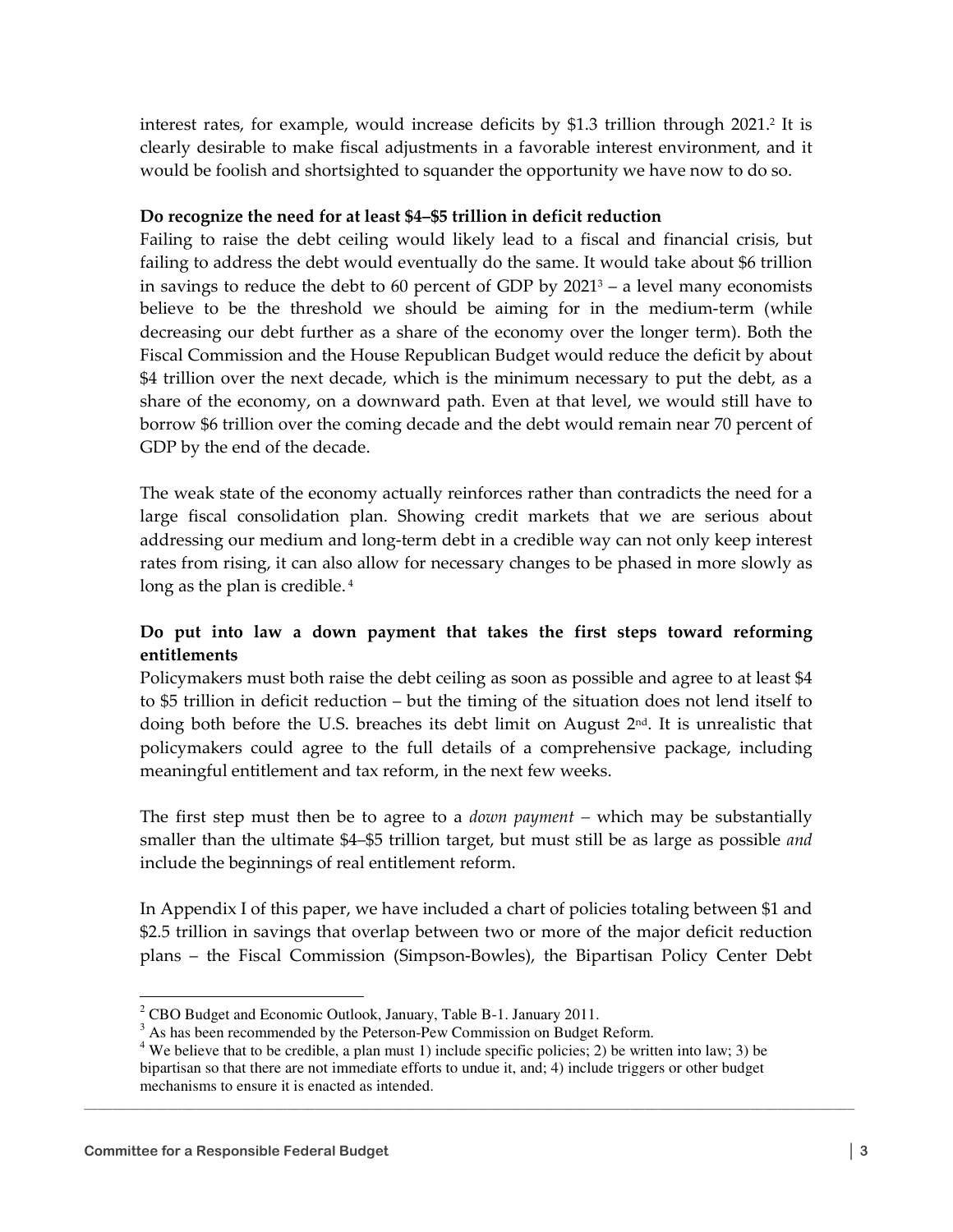Reduction Task Force (Domenici-Rivlin), the House Republican Budget, and President Obama's Budget Framework. These overlapping policies can serve as a starting point for the down payment.

More importantly, however, the down payment must make inroads toward putting entitlement programs on a sustainable path. While some of the savings in the down payment will undoubtedly be from discretionary spending and a variety of smaller mandatory programs, it is the growth of Social Security, Medicare, and Medicaid that is driving the long-term growth in our debt. Focusing narrowly on the discretionary portion of the budget may offer significant short-term savings, but it will not change our ultimate debt trajectory.

Thus, although a down payment might not be able to enact structural reform, it must end the dangerous pattern of kicking the can down the road by beginning the process of fixing these programs for the long-term. Ignoring Social Security and Medicare in a deficit reduction deal would make it less than credible, suggesting that those in Washington will not be able to tackle the long-term sustainability issues of the country's entitlement programs – a negative signal to markets.

Appendices II and III outline a number of Social Security and health care measures, of varying sizes, which have been included in some of the existing plans and which should be considered in a down payment and/or a follow-up package.

# Do include a credible process to make the additional necessary structural tax and entitlement reforms within six months to one year

Along with the down payment must be a credible process to find the remainder of the \$4+ trillion in deficit reduction, including the critical structural reforms in entitlement programs and tax reform, within the next six months to a year. Delaying fixes to entitlements and the tax code until after the election risks politicizing the issues in a way that will make them even more difficult to tackle, and also risks us running out of time before credit markets become concerned that the structural reforms are not forthcoming. While the argument has been made that the election will create a mandate for what types of reforms to pass, the more likely and risky scenario is that the election will lead to more untenable promises about *what not to do*, making the necessary reforms even harder to implement.

Therefore, any deal which increases the debt ceiling must also include a credible process and/or mechanism to ensure a deal on how to achieve the long-term savings over the next six months to a year. The process to ensure that additional savings are passed should include 1) specific annual debt and savings targets; 2) trigger mechanisms in case they are missed; 3) fast-track procedures to make policy changes easier, and; 4) a high threshold for undoing any of the targets and triggers. Already, a large number of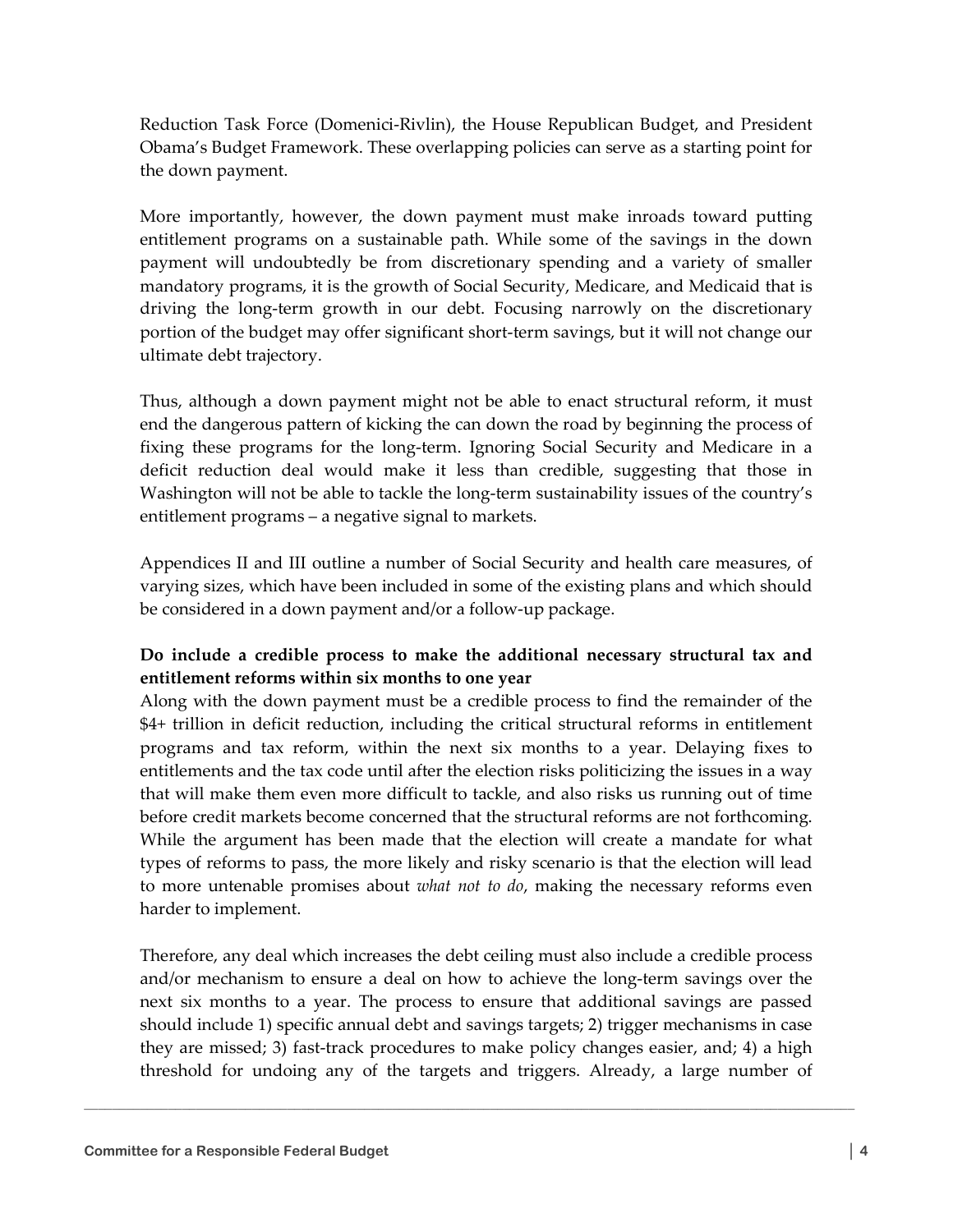mechanisms have been proposed to help bring our fiscal house in order.<sup>5</sup> When it comes to these measures, the fiscal objectives need to be both aggressive and realistic with the mechanisms crafted as tightly as possible to ensure that it is not used as a political punt.

|      | <b>Peterson-Pew</b><br><b>Commission</b><br><b>Illustrative</b><br><b>Targets</b> | <b>Fiscal</b><br><b>Commission</b><br>Debt Levels | <b>CRFB Realistic</b><br><b>Debt</b><br><b>Projections</b> |
|------|-----------------------------------------------------------------------------------|---------------------------------------------------|------------------------------------------------------------|
| 2010 | 62%                                                                               | 62%                                               | 62%                                                        |
| 2011 | 69%                                                                               | 69%                                               | 69%                                                        |
| 2012 | 73%                                                                               | 73%                                               | 73%                                                        |
| 2013 | 74%                                                                               | 75%                                               | 76%                                                        |
| 2014 | 73%                                                                               | 75%                                               | 78%                                                        |
| 2015 | 72%                                                                               | 74%                                               | 79%                                                        |
| 2016 | 70%                                                                               | 73%                                               | 81%                                                        |
| 2017 | 68%                                                                               | 72%                                               | 82%                                                        |
| 2018 | 66%                                                                               | 71%                                               | 84%                                                        |
| 2019 | 63%                                                                               | 71%                                               | 86%                                                        |
| 2020 | 60%                                                                               | 70%                                               | 88%                                                        |
| 2021 | N/A                                                                               | 69%                                               | 90%                                                        |

**Fig. 1: Illustrative Annual Debt Targets** 

A credible process for making structural reforms is critical. Equally as important is a commitment to follow through on such a process. A deal announcing any fiscal targets and triggers must be accompanied by a plan to begin or continue discussions this year on policies to achieve those targets.

## **Debt Deal Don'ts**

#### Don't allow the country to hit the debt limit

Failing to raise the debt ceiling could be disastrous and could do lasting damage to the nation's economy and fiscal situation. This should not be considered an option for policymakers.

#### Don't fail to use this as an opportunity to address the national debt

Just because we must raise the debt ceiling does not mean that it cannot serve as a useful nudge to give policymakers an opportunity to reflect on our medium-and long-term debt situation. Rarely does Washington have an opportunity to focus so narrowly on this issue – which is vital to both our economy and our national security.

Although a debt reduction plan does not need to be literally attached to a debt ceiling bill, failing to agree to debt reduction as part of this increase would be a dangerously

 $\mathcal{L}_\mathcal{L} = \{ \mathcal{L}_\mathcal{L} = \{ \mathcal{L}_\mathcal{L} = \{ \mathcal{L}_\mathcal{L} = \{ \mathcal{L}_\mathcal{L} = \{ \mathcal{L}_\mathcal{L} = \{ \mathcal{L}_\mathcal{L} = \{ \mathcal{L}_\mathcal{L} = \{ \mathcal{L}_\mathcal{L} = \{ \mathcal{L}_\mathcal{L} = \{ \mathcal{L}_\mathcal{L} = \{ \mathcal{L}_\mathcal{L} = \{ \mathcal{L}_\mathcal{L} = \{ \mathcal{L}_\mathcal{L} = \{ \mathcal{L}_\mathcal{$  5 http://crfb.org/document/policymakers-search-right-fiscal-tool-peterson-pew-commission%E2%80%99snew-fiscal-toolbox-can-help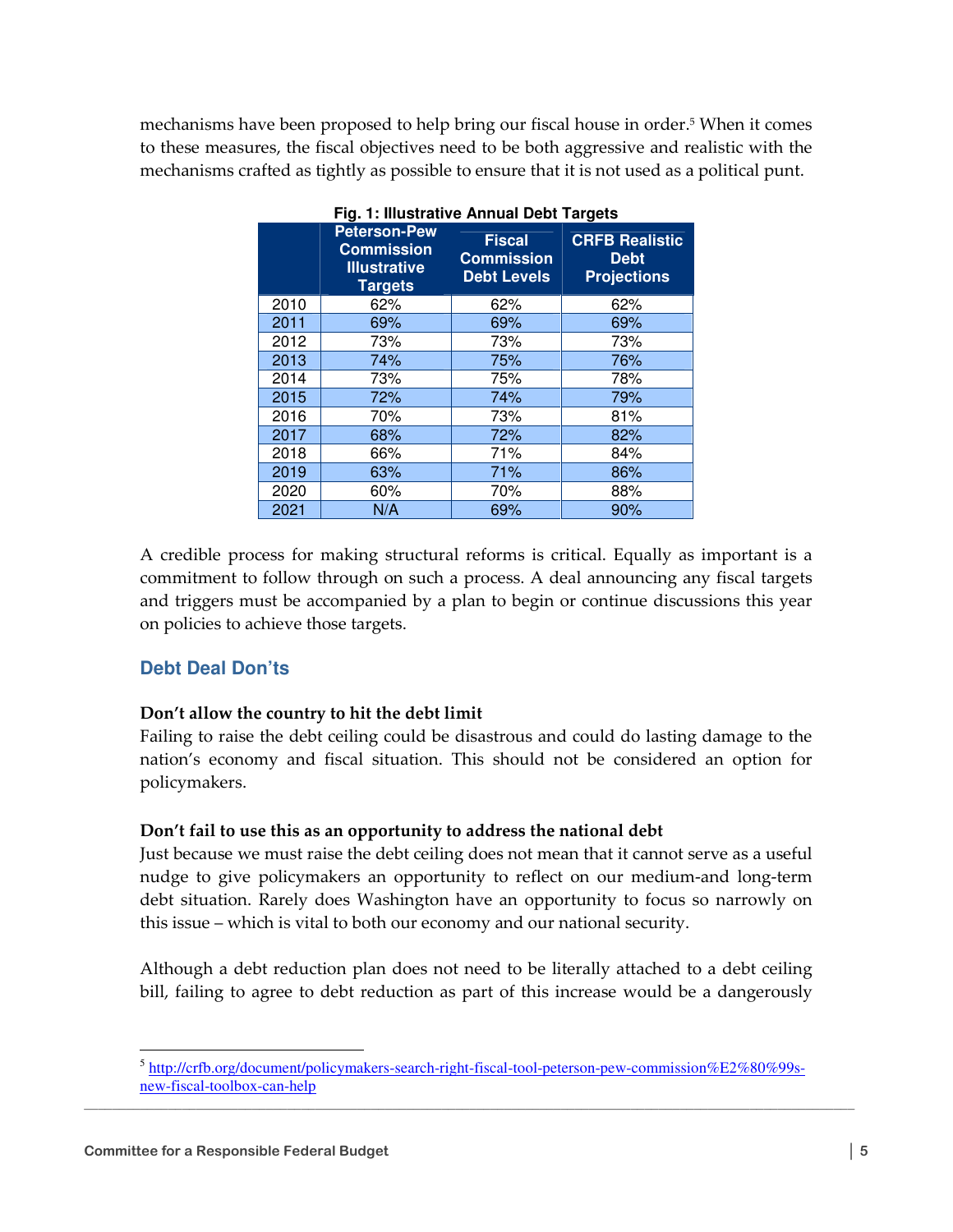wasted opportunity. We would have averted a financial crisis today, but done nothing to avoid one when our debtors ultimately decide we might not make good on our debt.

#### Don't rely on budget gimmicks

Lawmakers must not resort to gimmicks to avoid the hard choices. Possible gimmicks to avoid include:

1. Manipulating the baseline. There are many different baselines policymakers could choose to show the savings in their final deal.

The \$4–\$5 trillion in savings over the coming ten years that we have called for is judged off of a baseline that assumes continued AMT patches and doc fixes, a permanent extension of the 2001/2003/2010 tax cuts for those making below \$250,000 a year, and a plausible drawdown of troops from Iraq and Afghanistan.<sup>6</sup>

This is by no means the only reasonable baseline, and policymakers should feel free to use the baseline they feel is best. However, any changes to the baseline should require changes to the deficit target. For example, if the baseline used by negotiators assumes the upper-income tax cuts are also extended, then roughly \$1 trillion more in deficit reduction would be needed to meet the same debt targets.

Since baselines offer the opportunity to make savings number larger or smaller, it is often more useful to look at debt levels, and whether and when the debt would be stabilized. It should be stabilized by mid-decade and on a declining path thereafter.

- 2. Counting war savings. Technically, under current law, spending in Iraq and Afghanistan is projected to continue to grow with inflation, despite withdrawal plans being in place. Using caps and processes to ensure that war spending does in fact decline – and that the money is not fed into the general defense budget – is not only sensible but smart. However, counting that \$1+ trillion towards claimed deficit reduction would be taking credit for policies already in effect, and would therefore be a gimmick.
- 3. Expanding the timing window. Putting the debt on a downward trajectory requires at least \$4 trillion over 10 years. Policymakers may choose to look over a longer time period to ensure they are addressing the long-term, but as the budget window expands, so too must the amount of savings. Savings of \$4 trillion over

 $\mathcal{L}_\mathcal{L} = \{ \mathcal{L}_\mathcal{L} = \{ \mathcal{L}_\mathcal{L} = \{ \mathcal{L}_\mathcal{L} = \{ \mathcal{L}_\mathcal{L} = \{ \mathcal{L}_\mathcal{L} = \{ \mathcal{L}_\mathcal{L} = \{ \mathcal{L}_\mathcal{L} = \{ \mathcal{L}_\mathcal{L} = \{ \mathcal{L}_\mathcal{L} = \{ \mathcal{L}_\mathcal{L} = \{ \mathcal{L}_\mathcal{L} = \{ \mathcal{L}_\mathcal{L} = \{ \mathcal{L}_\mathcal{L} = \{ \mathcal{L}_\mathcal{$ 

 $\overline{a}$ 

<sup>&</sup>lt;sup>6</sup> This is not our preferred policy scenario, but an assessment of "realistic policy" made at the time the Fiscal Commission released its plan.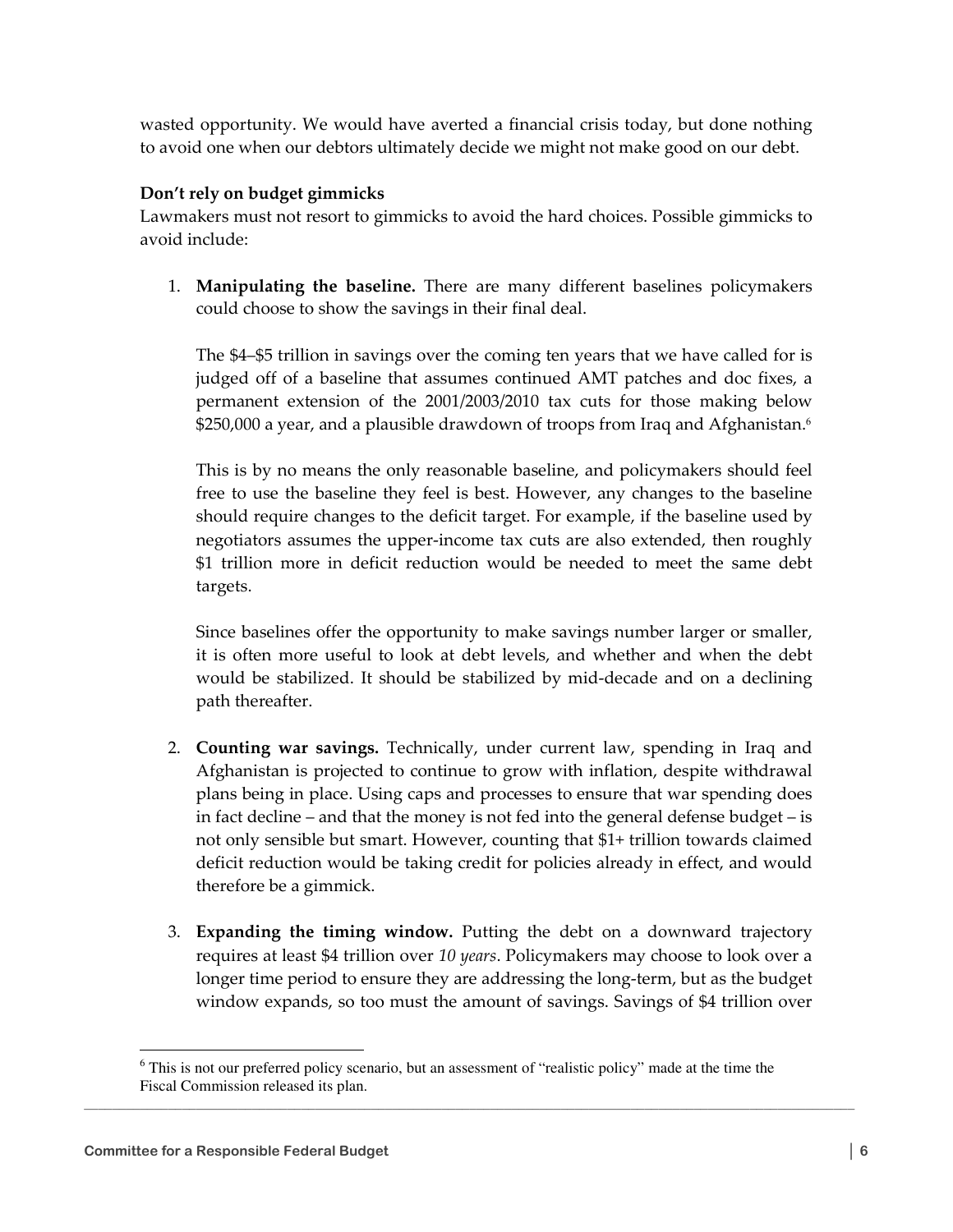10 years is closer to \$6 trillion over 12 years. Achieving the same \$4 trillion over a longer time period would be insufficient.

- 4. Excessively back-loading the savings. Given both the fragile state of the economy and the nature of reasonable policy changes, any deficit reduction plan should be implemented gradually and should save more in the later years. Indeed, a credible plan to reduce the deficit more over the medium- and longterm will give us the room to limit the size of revenue changes and spending cuts in the near-term – when it could hurt the recovery. That said, if policymakers are back-loading deficit reduction with the idea that policies will be revised (or not adhered to) later, this is a gimmick. Though it is sometimes difficult to identify these policies, inexplicable cuts occurring very late in the budget window often fall into this category, particularly on discretionary caps where a process – but not actual cuts – is what would be in law.
- 5. Assuming expiring provisions are paid for (or expired). In addition to discussing how much a plan saves, policymakers should identify what it does to the debt and deficit. In doing so, they must make realistic assumptions about the future – in particular with regards to the expiring 2001/2003/2010 tax cuts, the Alternative Minimum Tax, and the Sustainable Growth Rate. By assuming current law – in which all these provisions either expire or revert to levels Congress has never allowed – policymakers could substantially overstate the progress which their package would make. Instead of assuming these provisions will expire, or be offset by future Congresses, it would be best if lawmakers use this opportunity to address some of these policies once and for all.

## Don't defer the hard decisions until after the 2012 election

The instinct among many politicians will be to enact a down payment on deficit reduction this year with the claim that the remainder of the package will be enacted in 2013 or beyond. This is a mistake for a number of reasons.

First, we may not have two years before the markets lose faith in us. A number of rating agencies have warned that if we do not take action soon to address our debt situation, we risk a downgrade within the next couple of years. A large down payment that deals with at least some of the hardest parts of the budget could reduce this risk, but the lack of credible medium- and long-term deficit reduction would require more of the down payment to be focused on the short-term, which could also weaken the economy some.

Second, waiting until after an election holds the risk of making things harder politically, rather than easier. Elections tend to be about making new promises about tax cuts and spending increases, and about taking off the table the hard issues such as entitlements and taxes. Regardless of the results, a post-election environment could be more rather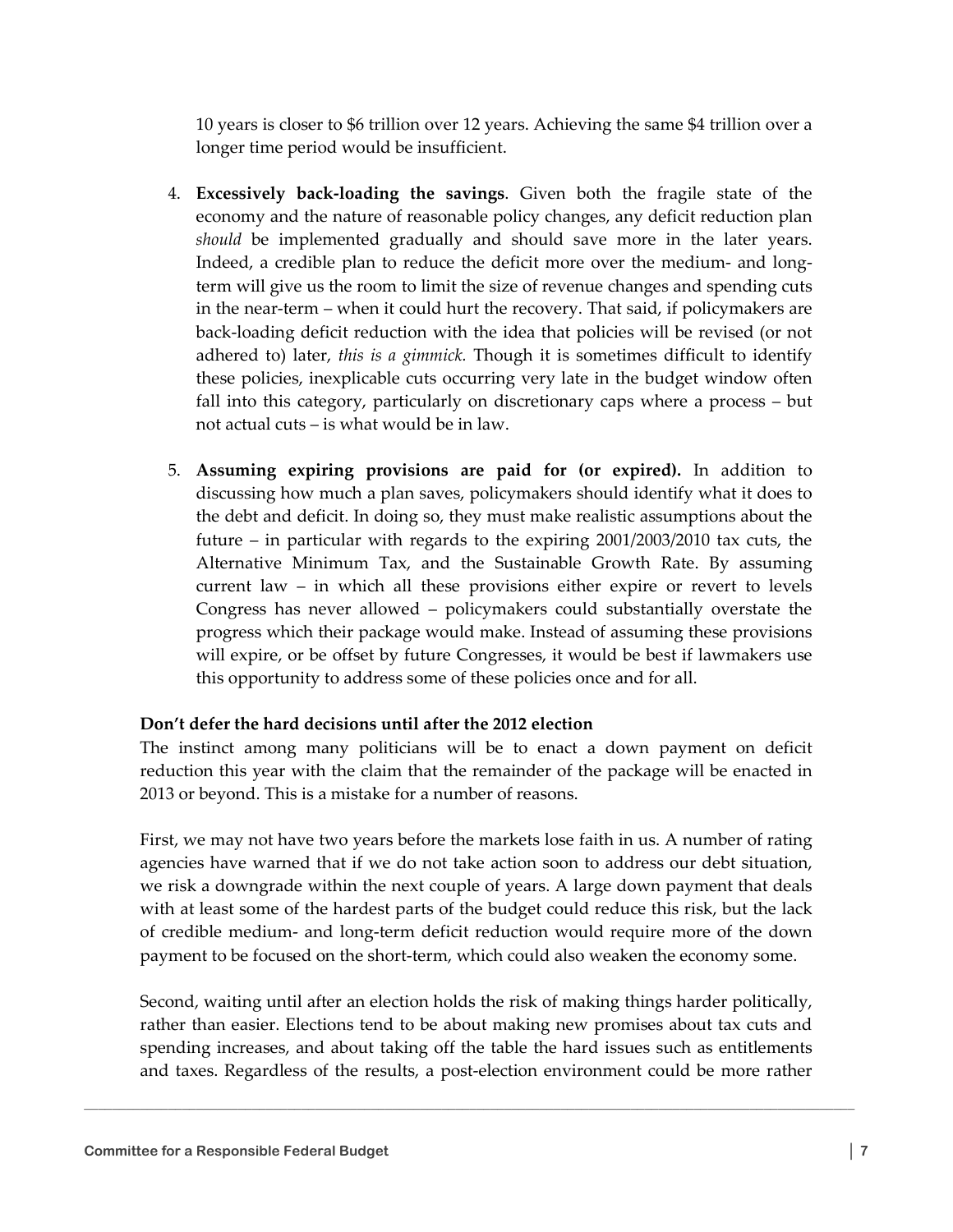than less hostile for serious fiscal consolidation. By waiting until 2013, we risk losing the opportunity, and instead continue to stumble along with continued structural imbalances and permanently slow economic growth.

# **Conclusion**

What this country needs is a \$4–\$5 trillion deficit reduction package which will stabilize and reduce the debt, make Social Security sustainably solvent, substantially slow the long-term spending growth of Medicare and Medicaid, and reform the tax code to raise more revenue while increasing economic growth. And we need it soon.

All of this is a tall order, considering that this country also needs to increase its statutory debt limit basically immediately – and certainly no later than the August  $2<sup>nd</sup>$  deadline. However, the debt limit does provide an opportunity for policymakers to address our unsustainable fiscal situation. They should use the debt limit as an opportunity to enact a large and gimmick-free down payment which begins to address entitlements, and to put in place a credible process with real teeth that will culminate in a comprehensive deficit reduction plan within six months to a year.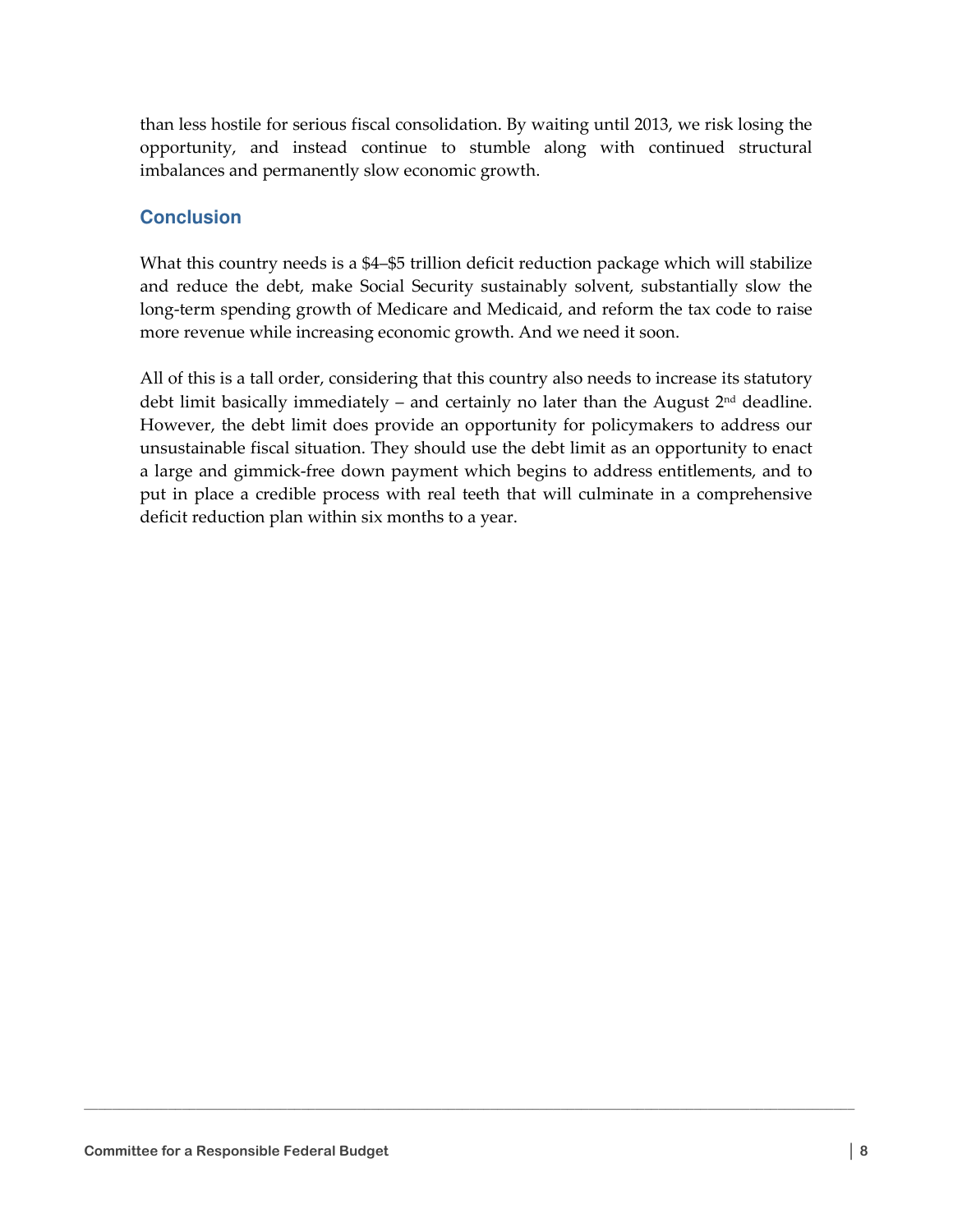|  | <b>Appendix I: Overlapping Policies Among Fiscal Plans</b> |  |  |  |  |
|--|------------------------------------------------------------|--|--|--|--|
|--|------------------------------------------------------------|--|--|--|--|

| <b>Deficit-Reducing</b><br><b>Policies</b>                                              | <b>10-Year Savings</b><br>(Billions)<br>Low<br><b>High</b> |         | <b>President's</b><br><b>Framework</b> | <b>House</b><br><b>Republican</b><br><b>Budget</b> | <b>Fiscal</b><br><b>Commission</b> | <b>Domenici-</b><br><b>Rivlin</b><br>(BPC) |
|-----------------------------------------------------------------------------------------|------------------------------------------------------------|---------|----------------------------------------|----------------------------------------------------|------------------------------------|--------------------------------------------|
| <b>Discretionary Caps</b>                                                               | \$580                                                      | \$1,600 | X                                      | X                                                  | X                                  | $\mathsf{X}$                               |
| <b>Reduce Farm</b><br><b>Subsidies</b>                                                  | \$5                                                        | \$35    | X                                      | $\mathsf{X}$                                       | $\mathsf{X}$                       | $\mathsf{X}$                               |
| <b>Enact Tort Reform</b>                                                                | \$0                                                        | \$55    | X                                      | X                                                  | X                                  | X                                          |
| <b>Reform PBGC</b>                                                                      | \$5                                                        | \$10    | $\overline{X}$                         | $\overline{X}$                                     | $\overline{X}$                     | $\overline{X}$                             |
| <b>Eliminate In-School</b><br><b>Interest Subsidies on</b><br><b>Student Loans</b>      | \$20                                                       | \$65    | Χ                                      | X                                                  | X                                  |                                            |
| <b>Auction Spectrum</b><br><b>Licenses</b>                                              | \$5                                                        | \$25    | $\overline{\mathsf{X}}$                | $\mathsf{X}$                                       | $\overline{X}$                     |                                            |
| <b>Sell Excess Federal</b><br><b>Property</b>                                           | \$10                                                       | \$15    | X                                      | X                                                  | X                                  |                                            |
| <b>Reduce Health Fraud</b><br>and Overpayments                                          | \$10                                                       | \$35    | $\mathsf{X}$                           | $\mathsf{X}$                                       | $\overline{X}$                     |                                            |
| <b>Eliminate Fossil Fuel</b><br><b>Tax Preferences</b>                                  | \$20                                                       | \$40    | X                                      | $\#$                                               | #                                  | X                                          |
| <b>Reduce Medicare</b><br><b>Payments to Drug</b><br><b>Companies</b>                   | \$55                                                       | \$110   | X                                      |                                                    | X                                  | $\mathsf{X}$                               |
| <b>Reduce State</b><br><b>Medicaid Gaming</b>                                           | \$20                                                       | \$50    | X                                      |                                                    | X                                  |                                            |
| <b>Increase Federal</b><br><b>Civilian Pension</b><br><b>Contributions</b>              | \$65                                                       | \$120   |                                        | $\overline{\mathsf{X}}$                            | $\overline{\mathsf{X}}$            |                                            |
| <b>Use Chained CPI For</b><br><b>All Inflation-Indexed</b><br>\$255*<br><b>Programs</b> |                                                            |         |                                        | X                                                  | X                                  |                                            |
| <b>Increase Medicare</b><br><b>Cost-Sharing</b>                                         | \$25                                                       | \$130   |                                        |                                                    | $\mathsf{X}$                       | X                                          |
| <b>Total Savings</b>                                                                    | \$1,095                                                    | \$2,545 |                                        |                                                    |                                    |                                            |

Note: All numbers rounded to nearest \$5 billion. This list is not exhaustive of overlapping policies.

\*Switching to the chained CPI would increase revenues by \$87 billion, reduce Social Security outlays by \$112 billion, and reduce other spending by \$56 billion over ten years. To read more about the merits of switching to the chained CPI, see the Moment of Truth project's policy paper.

 $\mathcal{L}_\mathcal{L} = \{ \mathcal{L}_\mathcal{L} = \{ \mathcal{L}_\mathcal{L} = \{ \mathcal{L}_\mathcal{L} = \{ \mathcal{L}_\mathcal{L} = \{ \mathcal{L}_\mathcal{L} = \{ \mathcal{L}_\mathcal{L} = \{ \mathcal{L}_\mathcal{L} = \{ \mathcal{L}_\mathcal{L} = \{ \mathcal{L}_\mathcal{L} = \{ \mathcal{L}_\mathcal{L} = \{ \mathcal{L}_\mathcal{L} = \{ \mathcal{L}_\mathcal{L} = \{ \mathcal{L}_\mathcal{L} = \{ \mathcal{L}_\mathcal{$ 

#Policy could be included as part of comprehensive tax reform plan.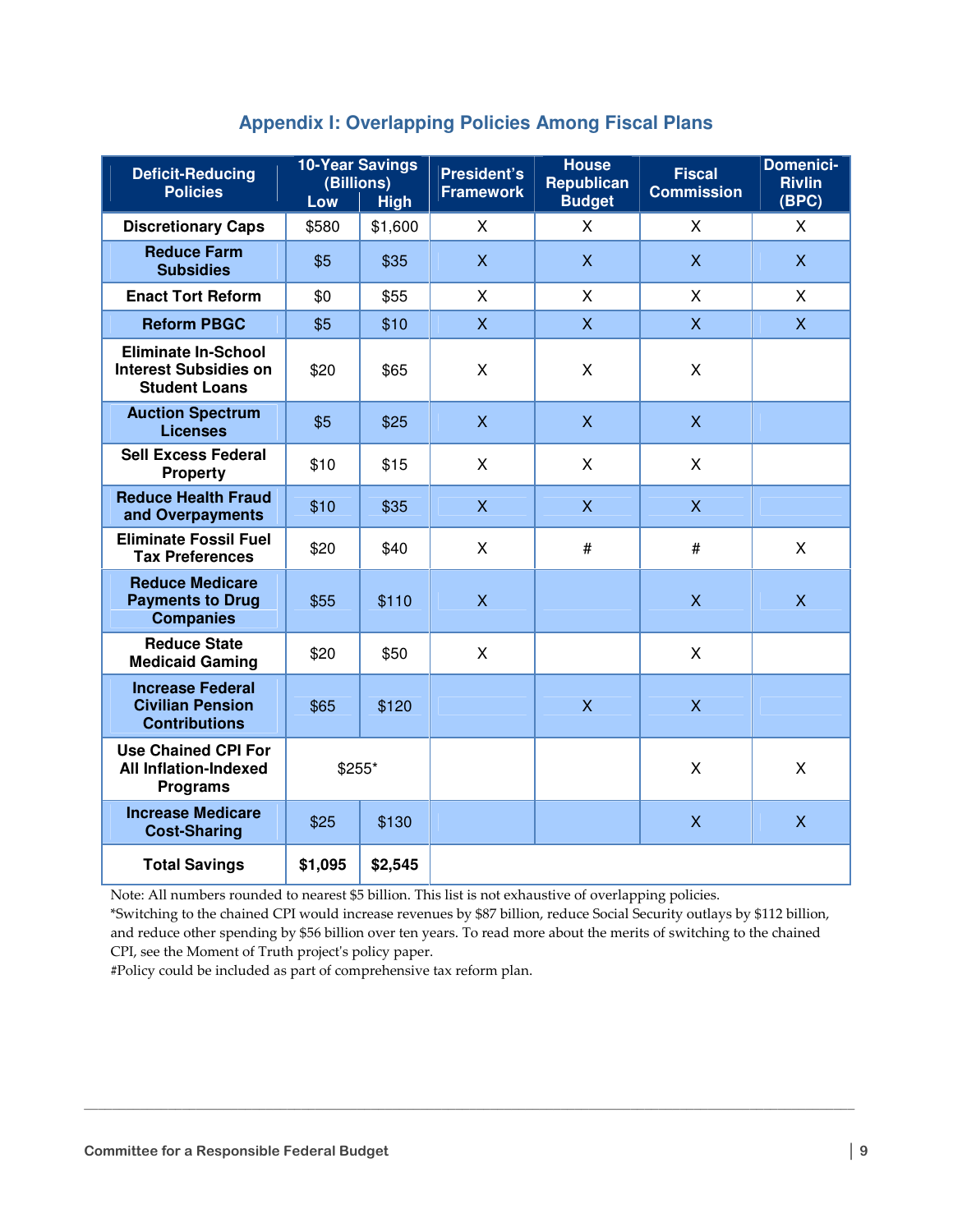# **Appendix II: Options to Reduce Health Care Costs in the Major Fiscal Plans**

Looking at the four major fiscal plans – the Fiscal Commission, the Bipartisan Policy Center, the House Republican Budget, and the President's Budget Framework – there are a large number of options to reduce both short- and long-term health spending. Below is an overview of some of the options identified in these plans for controlling health care costs. (Note: Savings refer to 2012-2021 and are rounded to nearest \$5 billion.)

## Short-Term Recommendations

#### Increase and Reform Medicare Cost-Sharing (\$25 billion to \$60 billion)

Medicare's current system of deductibles and copayments is complicated, confusing, and generally leads to overutilization of care. Both the Fiscal Commission and the Bipartisan Policy Center called for replacing the current system with a fixed deductible for all parts of Medicare, a uniform co-insurance above that deductible, and a catastrophic cap to protect against excessive costs. These changes would reduce costs largely by making seniors more cost-sensitive and by reducing overutilization of health care services.

## Restrict First Dollar Coverage in Medigap (\$55 billion)

About one-third of Medicare beneficiaries rely on additional private insurance policies, known as Medigap coverage, to supplement Medicare. These Medigap plans often cover deductibles and copayments, thus restricting Medicare's ability to limit overutilization through cost-sharing. The Fiscal Commission recommended limiting Medigap policies from covering too much cost-sharing. When combined with changes to Medicare's costsharing rules, the interaction effect could yield an extra \$10 billion or so of savings. It could save another \$40 billion on top of that if the same rules were applied to TRICARE for Life (bringing the total of Medicare cost sharing changes, Medigap reforms, and TRICARE for Life reforms to as much as \$170 billion).

#### Increase Medicare Premiums (\$240 billion)

Currently, most Part B beneficiaries pay a premium equal to about 25 percent of the program's costs. The Bipartisan Policy Center recommended increasing this base premium to cover 35 percent of costs, phased in over a five-year period.

#### Enact Tort Reform (\$0 billion to \$60 billion)

Medical malpractice claims drive up health care costs, both because they require physicians to purchase expensive malpractice insurance and, more significantly, because they lead physicians to practice "defensive medicine." All four major plans call for some type of medical malpractice liability reform (tort reform), though they range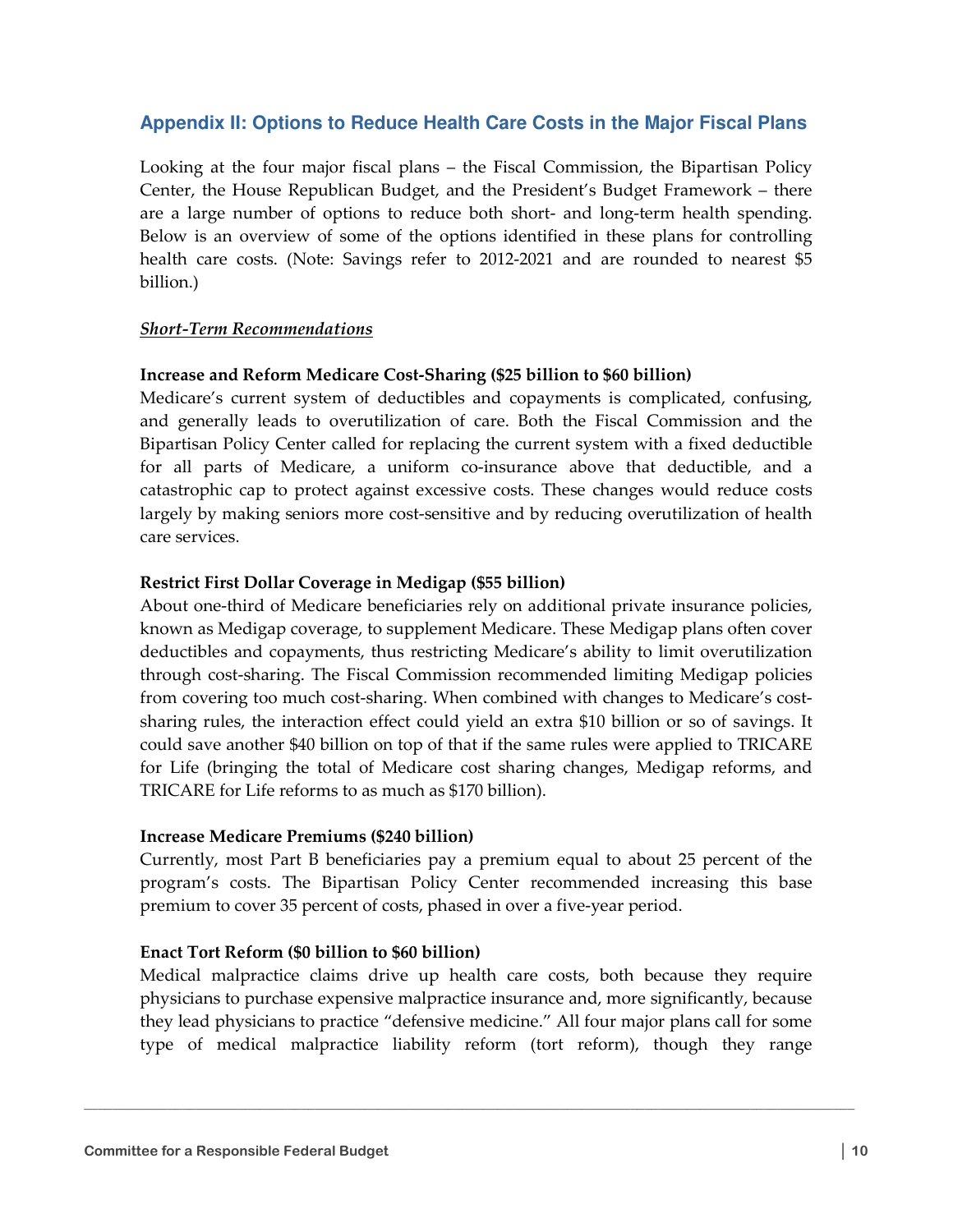substantially in size and scope with the House Republicans and Bipartisan Policy Center calling for more ambitious reform.

## Require Drug Rebates from Pharmaceutical Companies (\$55 billion to \$110 billion)

Currently, drug companies are required to pay the government substantial rebates for certain prescription drugs purchased by Medicaid beneficiaries. The Bipartisan Policy Center, the President's Framework, and the Fiscal Commission all called for extending these rebates, in part or in whole, to the Medicare Part D program.

## Reduce Spending on Graduate Medical Education (\$70 billion)

Currently, Medicare subsidizes teaching hospitals both by helping them to pay for the costs of employing medical residents (Direct Graduate Medical Education) and by paying hospitals additional funds in order to take residents (Indirect Medical Education). The Medicare Payment Advisory Commission (MEDPAC) found that the federal government was overpaying providers, based on their costs. The Fiscal Commission proposed consolidating and slowing the growth of these payments.

## End State Medicaid Tax Gaming (\$20 billion to \$50 billion)

Currently, many states inflate the size of their federal Medicaid match by simultaneously increasing provider payments and taxing providers that very same money. Both the Fiscal Commission and the President's Framework would restrict this practice. In addition, the Fiscal Commission ends a duplicative administrative fund which saves another \$2 billion.

## Reduce and/or Equalize Medicaid State Matching Rates (\$60 billion)

Under the Medicaid program, the federal government typically covers an average of 57 percent of state costs – going up to between 60 and 62 percent after the PPACA expansion is in place. However, the actual match rate differs from state to state depending largely on the socioeconomic characteristics of each state's population. The President's Framework proposes equalizing these rates, and in the process reducing them in order to save money. A one percent average reduction, for example, would save about \$60 billion. Although the Bipartisan Policy Center is vaguer, they also propose reducing matching rates after 2018.

## Reduce Medicare Provider Payments (\$45 billion in combined savings)

In order to finance its costs and help reduce the deficit, on net, PPACA included substantial cuts to nearly all Medicare providers. However, both the Fiscal Commission and the President's Framework go further in a few areas. For example, the Fiscal Commission accelerates the reductions in Medicare home health payments from PPACA and ends the practice of covering hospitals' "bad debts" – the unpaid deductibles and copayments owed by beneficiaries. The President, meanwhile, reduces payment rates for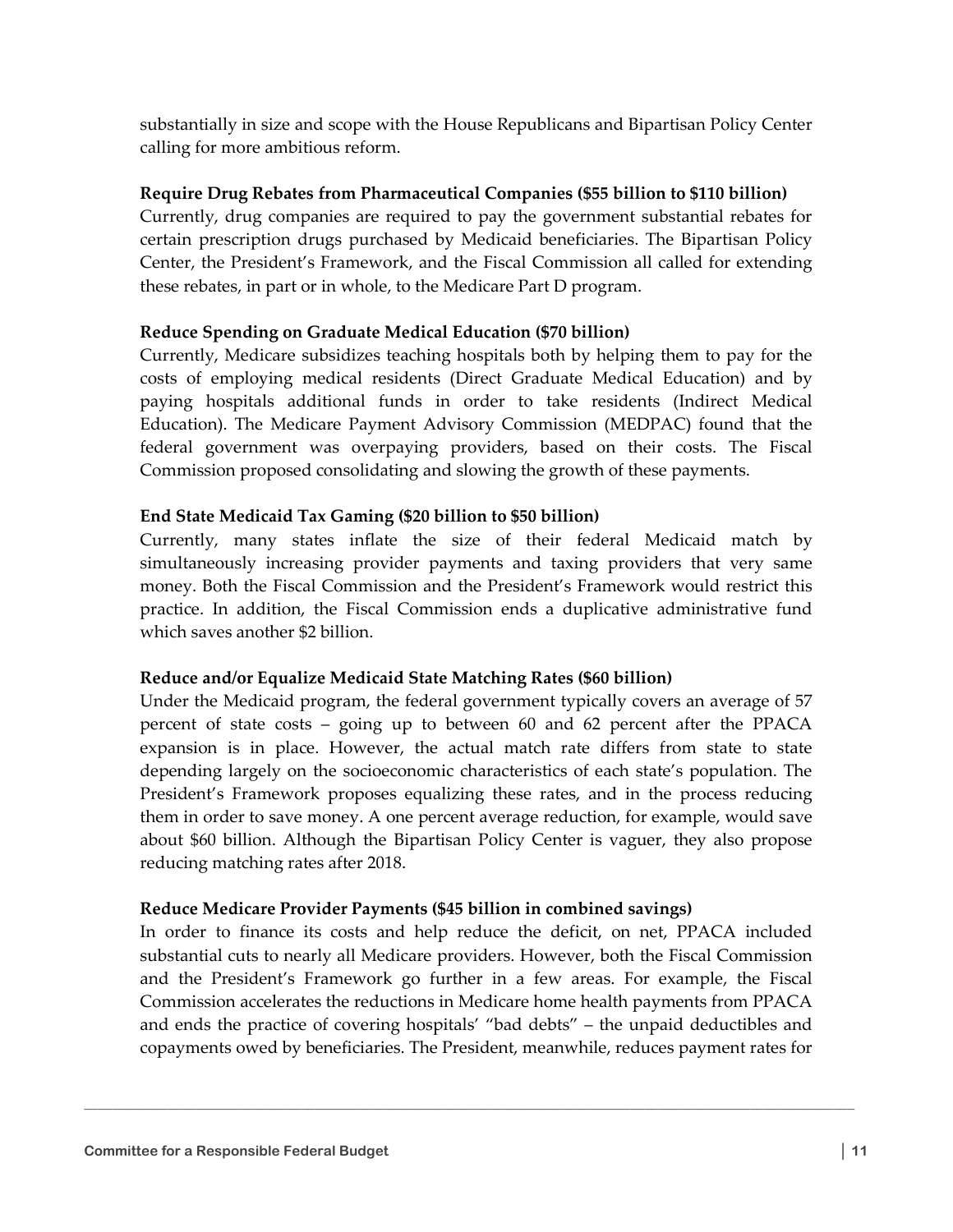Durable Medical equipment under Medicaid, and rebases Medicaid's "Disproportionate Share Hospital" (DSH) payments beginning in 2021.

## Block Grant Medicaid (\$770 billion)

In order to limit the federal government's Medicaid liability and encourage the states to be more cost conscious, a number of proposals have called for "block granting" Medicaid. That is, replacing the current cost-matching formula with a fixed allotment to each state. Under the Republican budget, this would begin in 2013, apply to all of Medicaid, and grants would grow at the rate of inflation plus population growth. An alternative could block grant only certain parts of Medicaid, and could grow this grant at a different rate.

## Enact and Accelerate Payment Reforms

PPACA included a number of pilot and demonstration projects meant to reduce health care cost growth through innovative payment models – for example, accountable care organizations and payment bundling. Both the Fiscal Commission and the Bipartisan Policy Center call for more aggressively implementing these reforms.

## Improve Patient Safety

The President's Framework calls for a private-public partnership to help improve the quality and safety of health care services while reducing complications and preventable errors. Minimizing errors could improve the quality of health care while also reducing costs. The President has estimated this new initiative could yield up to \$50 billion in savings from Medicare alone.

## Long-Term Recommendations

## Create a Premium Support Plan for Medicare

Currently, most Medicare beneficiaries are enrolled in a fee-for-service plan where the government pays providers. One alternative is to replace (or supplement) this with a "premium support" model, whereby beneficiaries are subsidized to purchase private insurance. Both the House Republicans and Bipartisan Policy Center recommended moving to this system. Under the House Republican version, this would apply to new seniors beginning in 2022, and the subsidies would be indexed to inflation. Under the Bipartisan Policy Center plan, the subsidies would apply to all seniors beginning in 2018 be indexed to GDP+1 percent per beneficiary, and seniors could choose to purchase traditional Medicare with their subsidy.

## Strengthen the Independent Payment Advisory Board

PPACA created an Independent Payment Advisory Board (IPAB) to make recommendations to reduce Medicare costs if they exceeded GDP+1 percent per beneficiary. However, IPAB is limited to only reducing certain provider payments. The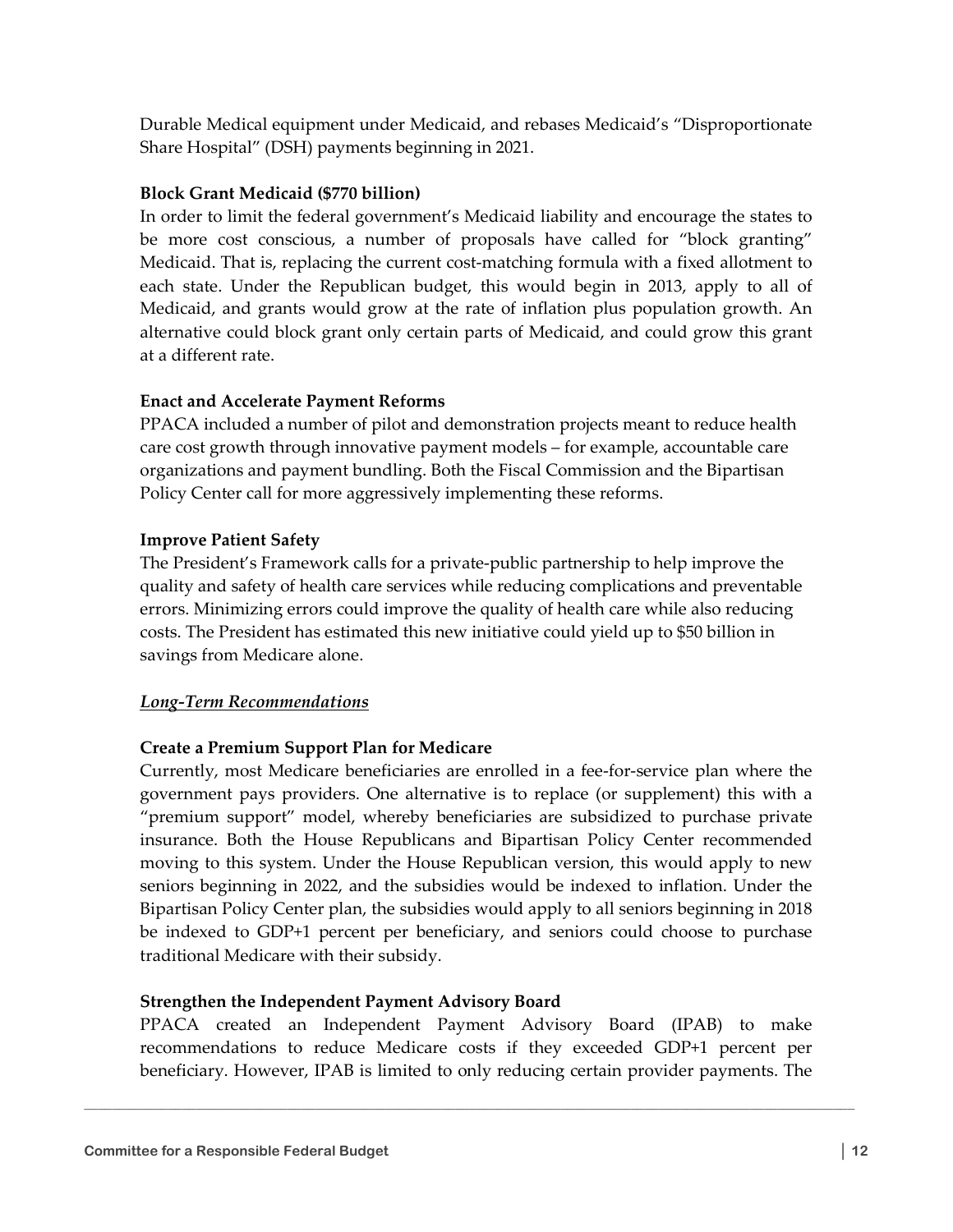Fiscal Commission would strengthen IPAB some by getting rid of the provider exemptions (mainly hospitals) under current law. The President's Framework would go further, allowing IPAB to promote value-based benefit design and prevention, while tightening its target to GDP+0.5 percent per beneficiary, backed up with a sequester.

## Raise the Medicare Eligibility Age

Currently, beneficiaries generally become Medicare-eligible at age 65, even as the Social Security age is rising to 67. To accommodate (and in fact help offset) the budgetary effects an aging population, one option would be to increase the eligibility age to 67 or higher. The House Republicans raise it to 67, gradually, between 2022 and 2033.

## Establish a Long-Term Global Federal Health Care Budget

Currently, most federal health spending takes the form of an unrestricted entitlement. Instead, health care spending could be put in a budget so that policymakers would be forced to make choices on a regular basis. The Fiscal Commission called for limiting the growth in the total federal commitment to health care (including tax expenditures) to GDP+1 percent.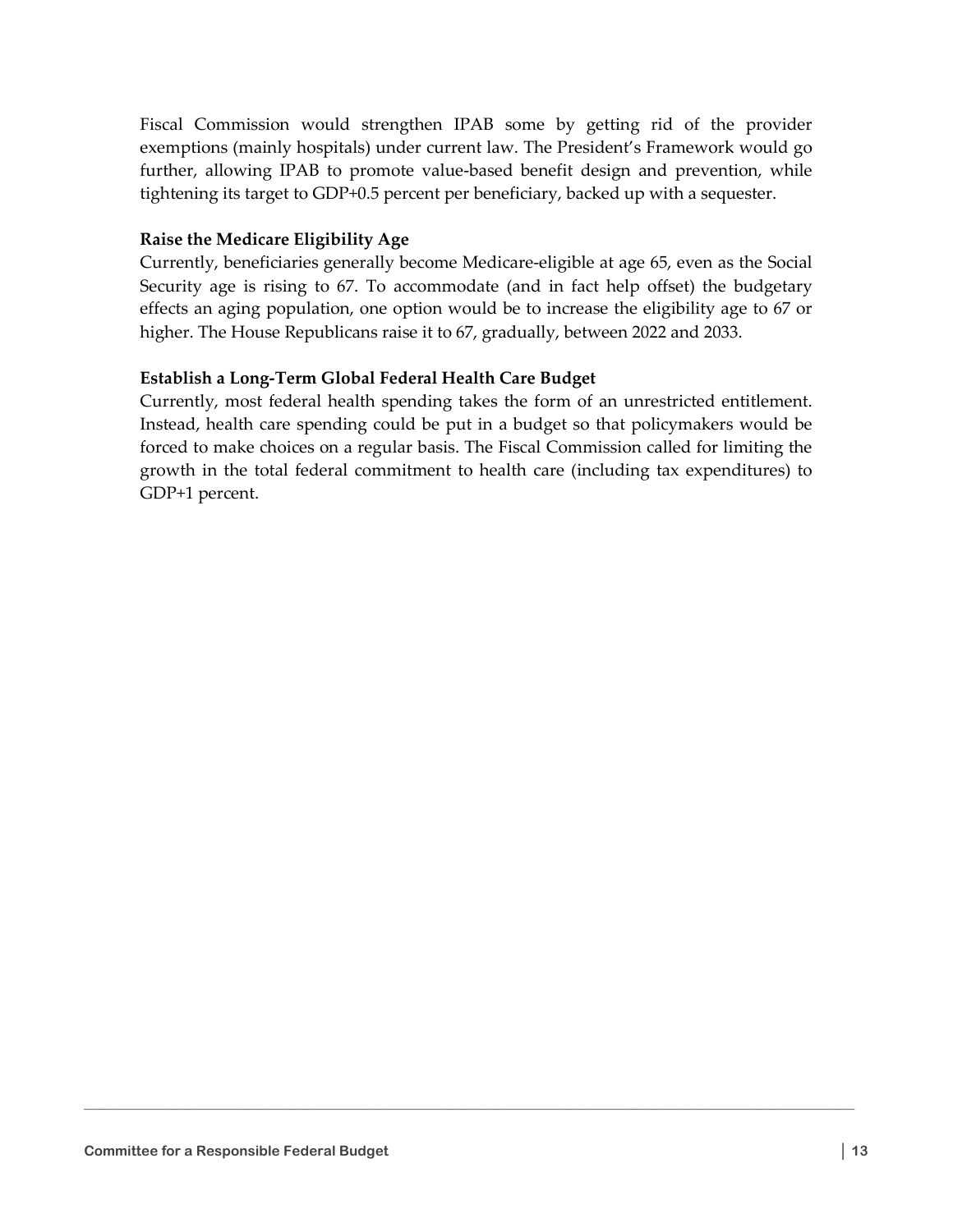# **Appendix III: Options to Reform Social Security in the Major Fiscal Plans**

Though neither President Obama nor the House Republicans have proposed a specific plan to reform Social Security, both the Bipartisan Policy Center's Deficit Reduction Task Force (Domenici-Rivlin) and the Fiscal Commission (Simpson-Bowles) proposed comprehensive plans sufficient to eliminate the 75-year actuarial shortfall. Below are the solvency-improving options contained in one or both reports and the percent of the 75 year actuarial gap they close:

## Use the Chained CPI to Calculate COLAS (26 percent)

Currently, Social Security cost of living adjustments (COLAs) are measured using the Consumer Price Index, which overstates inflation by about 0.25 to 0.3 percentage points per year. Both the Fiscal Commission and Bipartisan Policy Center plan proposed using a more accurate measure of inflation know as the chained CPI.

#### Reduce the Benefit Formula for Higher Earners (4 percent to 45 percent)

Currently, initial Social Security benefits are calculated based on a progressive formula whereby a person's lifetime wages are indexed to the present and averaged, and then the beneficiary receives 90 percent of their first \$9,000, 32 percent of the next \$46,000, and 15 percent of the remaining average income (the bendpoints are indexed to wage growth). To reduce benefits at the top, the Bipartisan Policy Center reduces the top factor from 15 percent to 10 percent. The Fiscal Commission goes further by creating a new "bendpoint" at the  $50<sup>th</sup>$  percentile, and gradually reducing the formula from 90%|32%|32%|10% to 90%|30%|10%|5%.

# Raise the Retirement Age or Adjust Benefits for Growing Life Expectancies (21 percent to 25 percent)

Currently, Social Security's normal retirement age is 66 – and headed to 67. One option, adopted by the Fiscal Commission, would be to index the retirement age to longevity thereafter in order to keep fixed the proportion of one's adult life spent in retirement (which would increase the age to 69 by about 2075). The Fiscal Commission also increases the Early Eligibility Age, currently at 62, in lock-step. An alternative, supported by the Bipartisan Policy Center, is to adjust benefits downward in order to hold lifetime benefits constant as a share of lifetime income. Mathematically, this is essentially the same as raising the normal retirement age.

#### Increase Payroll Tax Cap to Cover 90 Percent of Wages (31 percent to 35 percent)

Currently, the 12.4 percent payroll tax applies to the first \$106,800 of wages each year (indexed with wage growth), which typically covers about 83 percent of wages in the economy. Both the Fiscal Commission and the Bipartisan Policy Center recommended gradually increasing this cap, faster than wages, until it covers 90 percent of total wages sometime in the 2040s or 2050s.